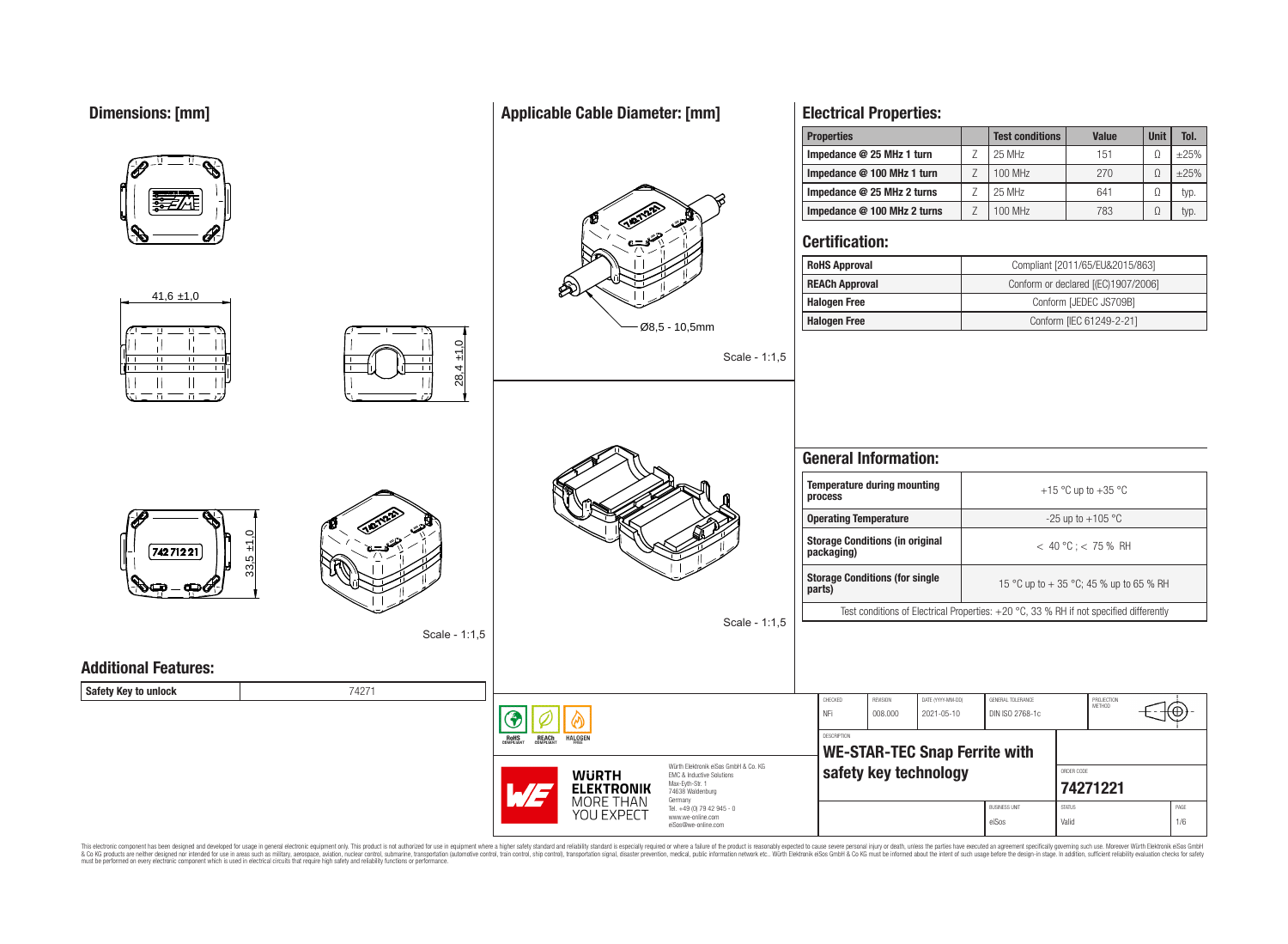| <b>Properties</b>                             |       | Value        | <b>Unit</b> | Tol. |  |  |  |  |
|-----------------------------------------------|-------|--------------|-------------|------|--|--|--|--|
| <b>Material</b>                               |       | 4 W 620      |             |      |  |  |  |  |
| <b>Initial Permeability</b>                   |       | 620          |             | typ. |  |  |  |  |
| <b>Curie Temperature</b>                      |       | 150          | °€          | typ. |  |  |  |  |
| <b>Plastic Housing Color</b>                  |       | Grey         |             |      |  |  |  |  |
| <b>Plastic Housing Flammability</b><br>Rating |       | $UL94V-0$    |             |      |  |  |  |  |
| <b>Test Cable</b>                             | AWG26 |              |             |      |  |  |  |  |
| <b>Test Cable Length</b>                      |       | 90           | mm          |      |  |  |  |  |
| <b>Cable Diameter</b>                         |       | $8.5 - 10.5$ |             |      |  |  |  |  |

**Typical Impedance Characteristics:**



This electronic component has been designed and developed for usage in general electronic equipment only. This product is not authorized for subserved requipment where a higher selection equipment where a higher selection

◈ **ROHS**<br>COMPLIANT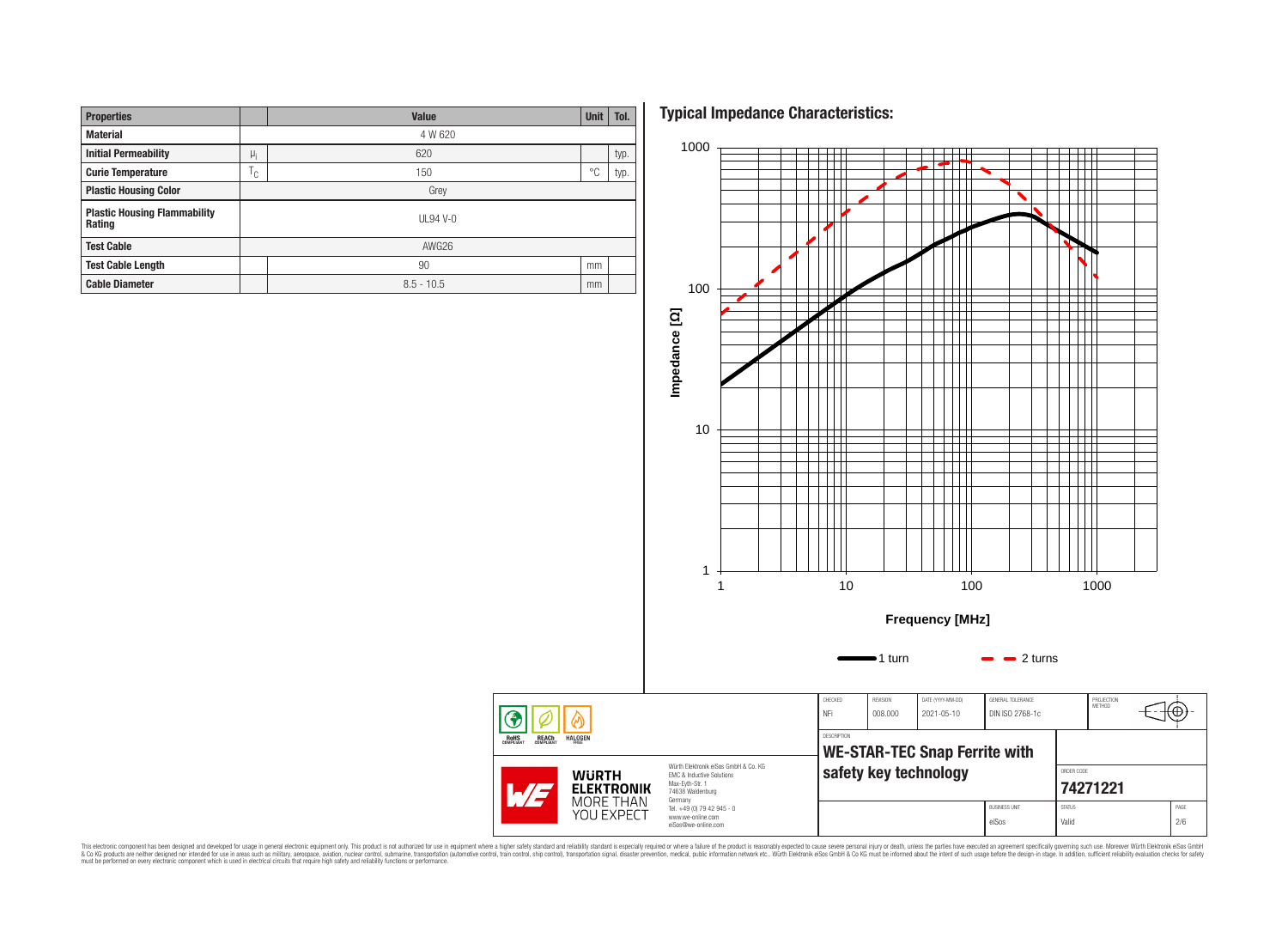

This electronic component has been designed and developed for usage in general electronic equipment only. This product is not authorized for subserved requipment where a higher selection equipment where a higher selection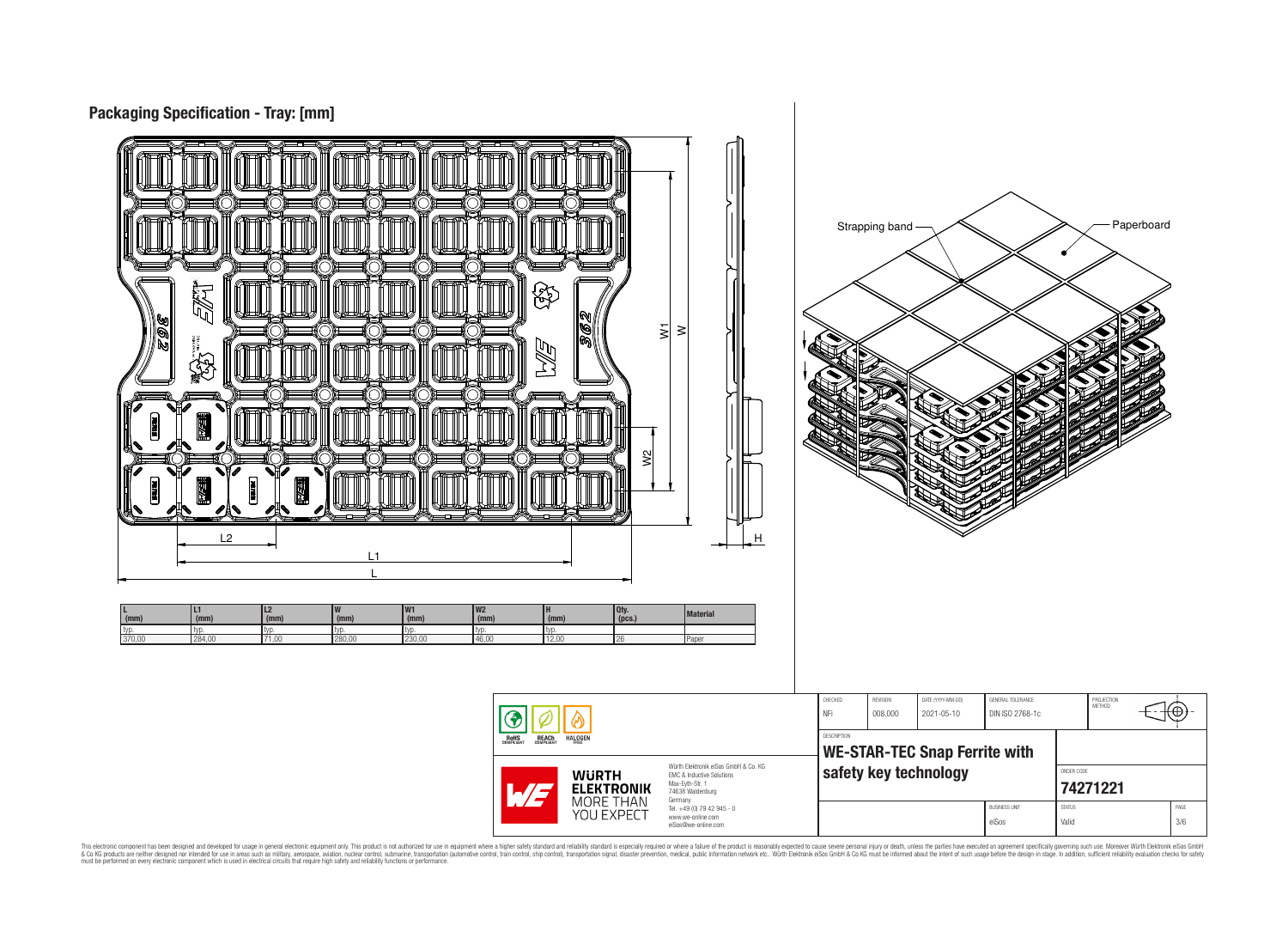



This electronic component has been designed and developed for usage in general electronic equipment only. This product is not authorized for subserved requipment where a higher selection equipment where a higher selection

⊕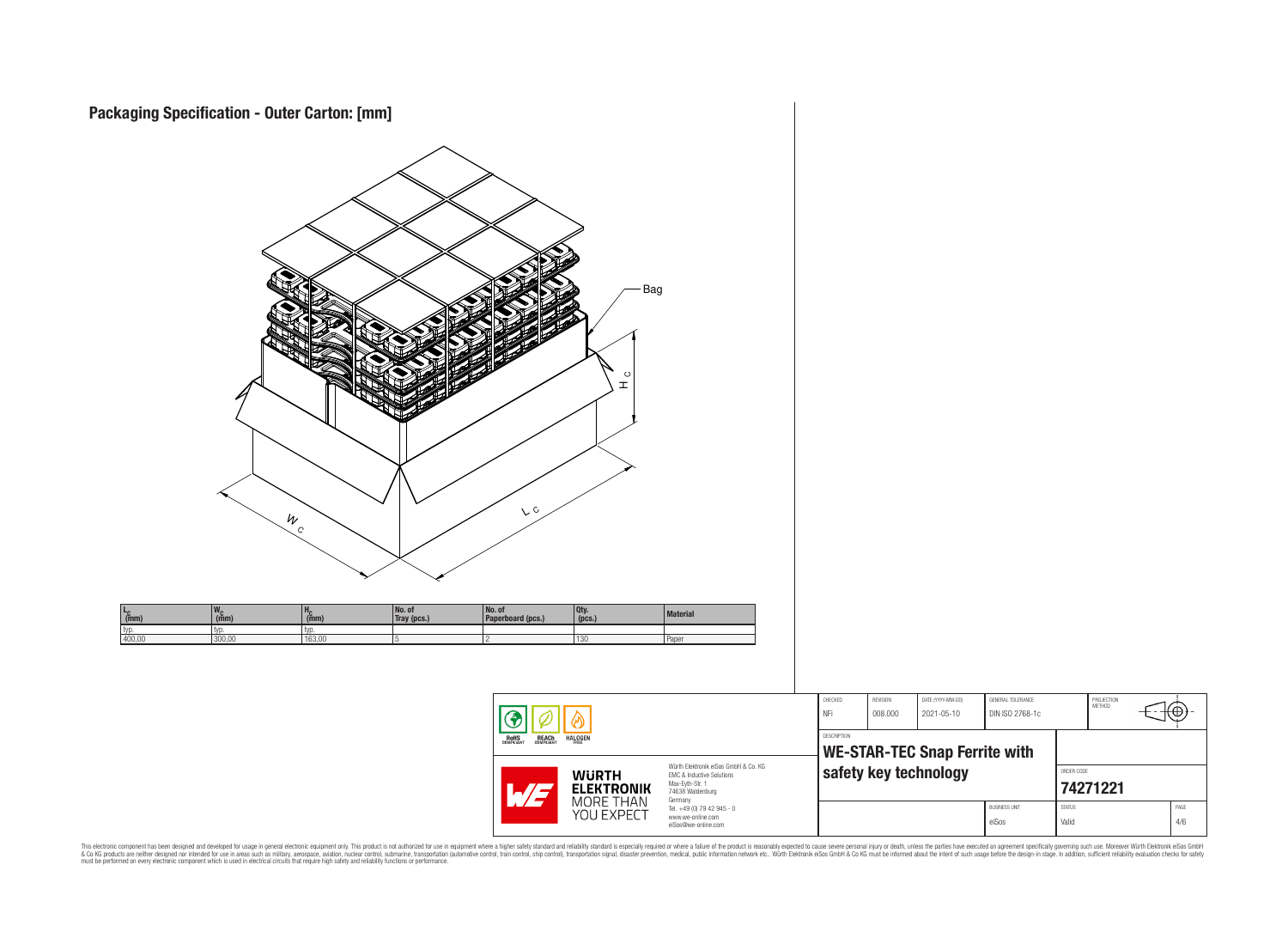# **Cautions and Warnings:**

# **The following conditions apply to all goods within the product series of STAR-TEC of Würth Elektronik eiSos GmbH & Co. KG:**

### **General:**

- This electronic component is designed and manufactured for use in general electronic equipment.
- Würth Elektronik must be asked for written approval (following the PPAP procedure) before incorporating the components into any equipment in fields such as military, aerospace, aviation, nuclear control, submarine, transportation (automotive control, train control, ship control), transportation signal, disaster prevention, medical, public information network, etc. where higher safety and reliability are especially required and/or if there is the possibility of direct damage or human injury.
- Electronic components that will be used in safety-critical or high-reliability applications, should be pre-evaluated by the customer.
- The component is designed and manufactured to be used within the datasheet specified values. If the usage and operation conditions specified in the datasheet are not met, the wire insulation may be damaged or dissolved.
- Do not drop or impact the components, the component may be damaged.
- Würth Elektronik products are qualified according to international standards, which are listed in each product reliability report. Würth Elektronik does not warrant any customer qualified product characteristics beyond Würth Elektroniks' specifications, for its validity and sustainability over time.
- The responsibility for the applicability of the customer specific products and use in a particular customer design is always within the authority of the customer. All technical specifications for standard products also apply to customer specific products.

# **Product specific:**

### **Cleaning and Washing:**

• Washing agents used during the production to clean the customer application might damage or change the characteristics of the component. Washing agents may have a negative effect on the long-term functionality of the product.

# **Potting:**

• If the product is potted in the customer application, the potting material might shrink or expand during and after hardening. Shrinking could lead to an incomplete seal, allowing contaminants into the core. Expansion could damage the components. We recommend a manual inspection after potting to avoid these effects.

### **Storage Conditions:**

• A storage of Würth Elektronik products for longer than 12 months is not recommended. The material characteristics of the electronic components create a limiting factor for the storage stability. Therefore, all products shall be used within the period of 12 months based on the day of shipment.

- Do not expose the components into direct sunlight.
- The storage condition in the original packaging is defined according to DIN EN 61760-2.
- The packaging of the products (Moisture Impermeable Bag) is to maintain the required moisture level of the plastic housings. To ensure this moisture level, the product either has to be stored in the original sealed packaging or needs to be stored in a humidity and temperature controlled storage room. Otherwise, the product may lose the required moisture level and its mechanical properties. In this case, you can re-condition the products according to the internal standard WE-Standard 1581 to ensure the required moisture level in the plastic.
- For further information about this internal standard please refer to the document 'WE-Standard 1581' which can be downloaded from the respective product page on our website.
- The storage conditions stated in the original packaging apply to the storage time and not to the transportation time of the components.

### **Packaging:**

• The packaging specifications apply only to purchase orders comprising whole packaging units. If the ordered quantity exceeds or is lower than the specified packaging unit, packaging in accordance with the packaging specifications cannot be ensured.

#### **Handling:**

- Violation of the technical product specifications such as exceeding the maximum outer diameter of the cable will void the warranty.
- The usage in acidly as well as salted environment can be the reason for oxide (rust) at the surface of the ferrite body, damage or changes to the characteristics of the material. The acidly or salted environment could have a negative effect on the long term function of the product.
- To ensure the operating mode of the product, the ambient temperature at processing (when the part will be mounted on the cable) has to be in the range of 15 to 35 °C. Before mounting, the part should be stored for one hour under this condition.
- The temperature rise of the component must be taken into consideration. The operating temperature is comprised of ambient temperature and temperature rise of the component.The operating temperature of the component shall not exceed the maximum temperature specified.

These cautions and warnings comply with the state of the scientific and technical knowledge and are believed to be accurate and reliable. However, no responsibility is assumed for inaccuracies or incompleteness.

| <b>HALOGEN</b><br><b>ROHS</b><br>COMPLIANT<br><b>REACH</b><br>COMPLIANT<br>FRFF<br>Würth Elektronik eiSos GmbH & Co. KG<br><b>WURTH</b><br><b>EMC &amp; Inductive Solutions</b><br>Max-Eyth-Str. 1<br><b>ELEKTRONIK</b><br>74638 Waldenburg<br>Germany |  | CHECKED<br>NFi          | REVISION<br>008,000                                                    | DATE (YYYY-MM-DD)<br>2021-05-10 | GENERAL TOLERANCE<br>DIN ISO 2768-1c |  | PROJECTION<br><b>METHOD</b>   |                        | π⊕≁ |  |             |
|--------------------------------------------------------------------------------------------------------------------------------------------------------------------------------------------------------------------------------------------------------|--|-------------------------|------------------------------------------------------------------------|---------------------------------|--------------------------------------|--|-------------------------------|------------------------|-----|--|-------------|
|                                                                                                                                                                                                                                                        |  |                         | <b>DESCRIPTION</b>                                                     |                                 | <b>WE-STAR-TEC Snap Ferrite with</b> |  |                               |                        |     |  |             |
|                                                                                                                                                                                                                                                        |  | safety key technology   |                                                                        |                                 | ORDER CODE<br>74271221               |  |                               |                        |     |  |             |
|                                                                                                                                                                                                                                                        |  | MORE THAN<br>YOU EXPECT | Tel. +49 (0) 79 42 945 - 0<br>www.we-online.com<br>eiSos@we-online.com |                                 |                                      |  | <b>BUSINESS UNIT</b><br>eiSos | <b>STATUS</b><br>Valid |     |  | PAGE<br>5/6 |

This electronic component has been designed and developed for usage in general electronic equipment only. This product is not authorized for use in equipment where a higher safety standard and reliability standard si espec & Ook product a label and the membed of the seasuch as marked and as which such a membed and the such assume that income in the seasuch and the simulation and the such assume that include to the such a membed and the such